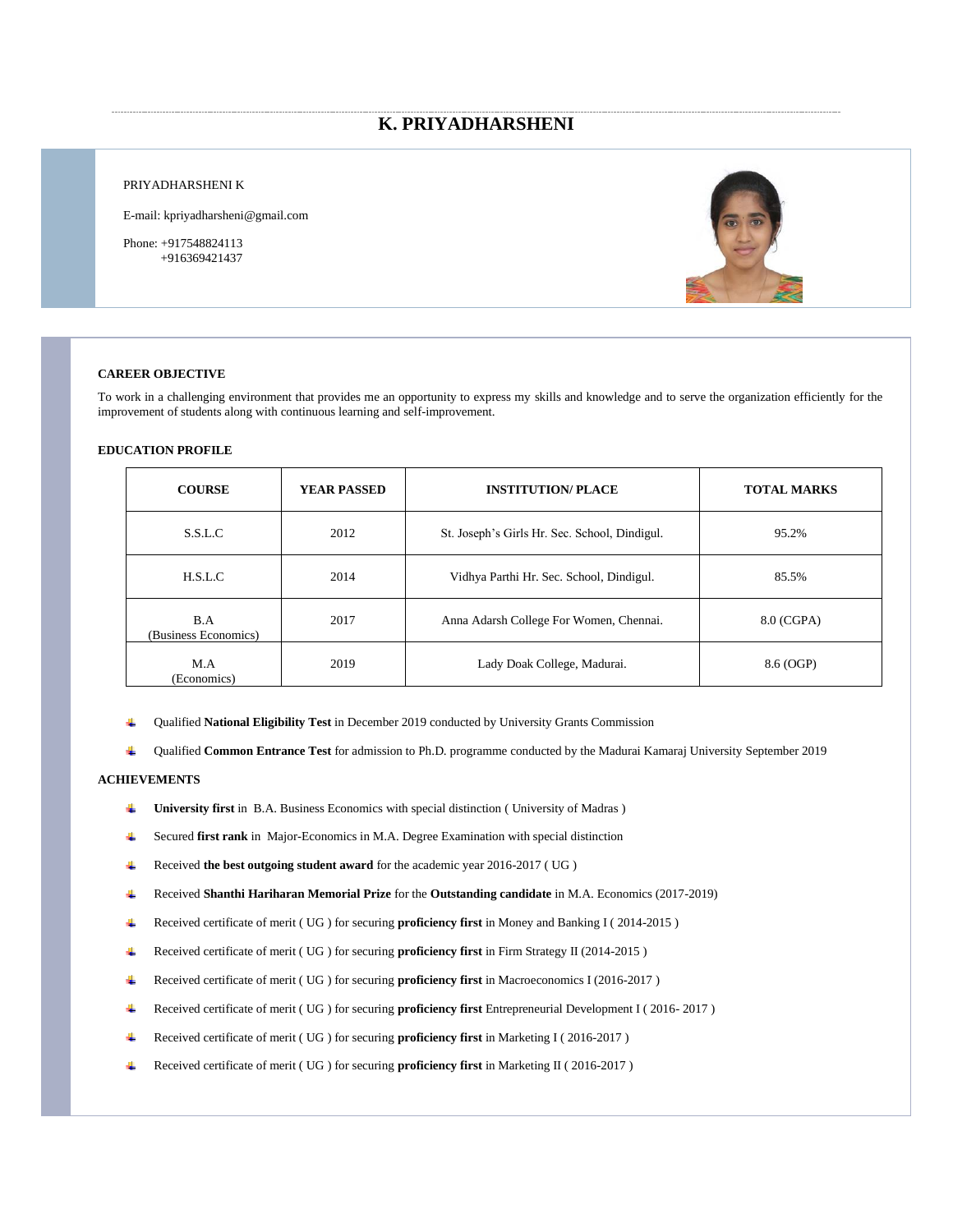- Received certificate of merit ( UG ) for securing **proficiency first** in Human Resource Management II ( 2016-2017 )
- Received **certificate of honour ( PG )** for consistent, creditable and excellent performance in academic and co-curricular activities of the college ( 2017-2019 )
- Received **Personal Meritorious Achievement Certificate ( PG )** for maintaining a good academic record ( 2017-2019 )
- Received **Certification of Recognition ( PG )** for exemplary positive attributes (2017-2019 )
- Received **Visalakshi Kannan Leadership Award ( PG )** given to best outgoing student with distinguished leadership ability ( 2017-2019)
- Received **certificate of merit** for Securing **proficiency first** in part III ( core subjects) 2017-2018 ( PG )
- Received **certificate of merit** for Securing **proficiency first** in Major Optional Course (Sem III) 2018-2019
- Received **certificate of merit** for Securing **proficiency first** in Major Courses ( 2018-2019 )
- One of the person volunteered in setting **Guinness world record** for largest Human flag in Chennai, organized by Rotary International in India with a slogan Rotary My Flag My India ( 2014 )

### **NATIONAL CONFERENCES**

- Participated in the UGC Sponsored Two Day National Level Seminar on " Climate Change, Environment And Agricultural Development In India – CCEADI-2017" organized by Department of Economics, G.T.N. Arts College, Dindigul
- Participated in National Seminar on "Economic Ideas of J.C. Kumarappa" organized by Post Graduate and Research Department Of Economics, The American College, Madurai in associate with Gandhi Memorial Museum and Sarvodaya Illakkiya Pannai ,Madurai
- Participated in the UGC sponsored National Level Seminar on " Centre State Financial Relation in India" organized by the Department of Economics ( Centre for Research), Arul Anandar College ( Autonomous), Karumathur, Madurai

#### **CO CURRICULAR ACTIVITIES**

- Won third prize in the Puzzle Competition conducted by the Oikonomia Club, Research Centre and Department of Economics, Lady Doak College, Madurai
- Won **third prize in the State Level Quiz Competition in Economics** conducted in the memory of Mr. Manuel and Ms. Theresa Manuel , organized by the Department of Economics ( Centre for Research), Arul Anandar College ( Autonomous), Karumathur, Madurai
- Participated in the "Glimps through Prism" competition on ' Malthus Quarter Millennial Celebrations' One Day Workshop organized by Research Centre and Department of Economics, Lady Doak College, Madurai
- Participated in NEW INDIA STUDENT CHAMPIONSHIP 2018, The Largest Learnathon of India conducted by Computer science Department, Lady Doak College, Madurai
- Participated in the Discussion forum on " Should Petrol be included in Goods and Service Tax or not ?" conducted by the Oikonomia Club, Research Centre and Department of Economics, Lady Doak College, Madurai

#### **EXTRA CURRICULAR ACTIVITIES**

- Won **second** prize in "Poster Designing" on National Science Day conducted by Anna Adarsh College for Women, Chennai
- Participated in the event of "Card Making" , MANJARI ' 14 ( Freshers fest), Anna Adarsh College for Women, Chennai

#### **LEADERSHIP ACTIVITIES**

- **PG Representative** of Oikonomia Club 2018-2019, Lady Doak College , Madurai
- **Secretary** of the "Business Line Club" 2016-2017, Anna Adarsh College for Women, Chennai

#### **AREA OF INTEREST**

- Microeconomics
- Macroeconomics